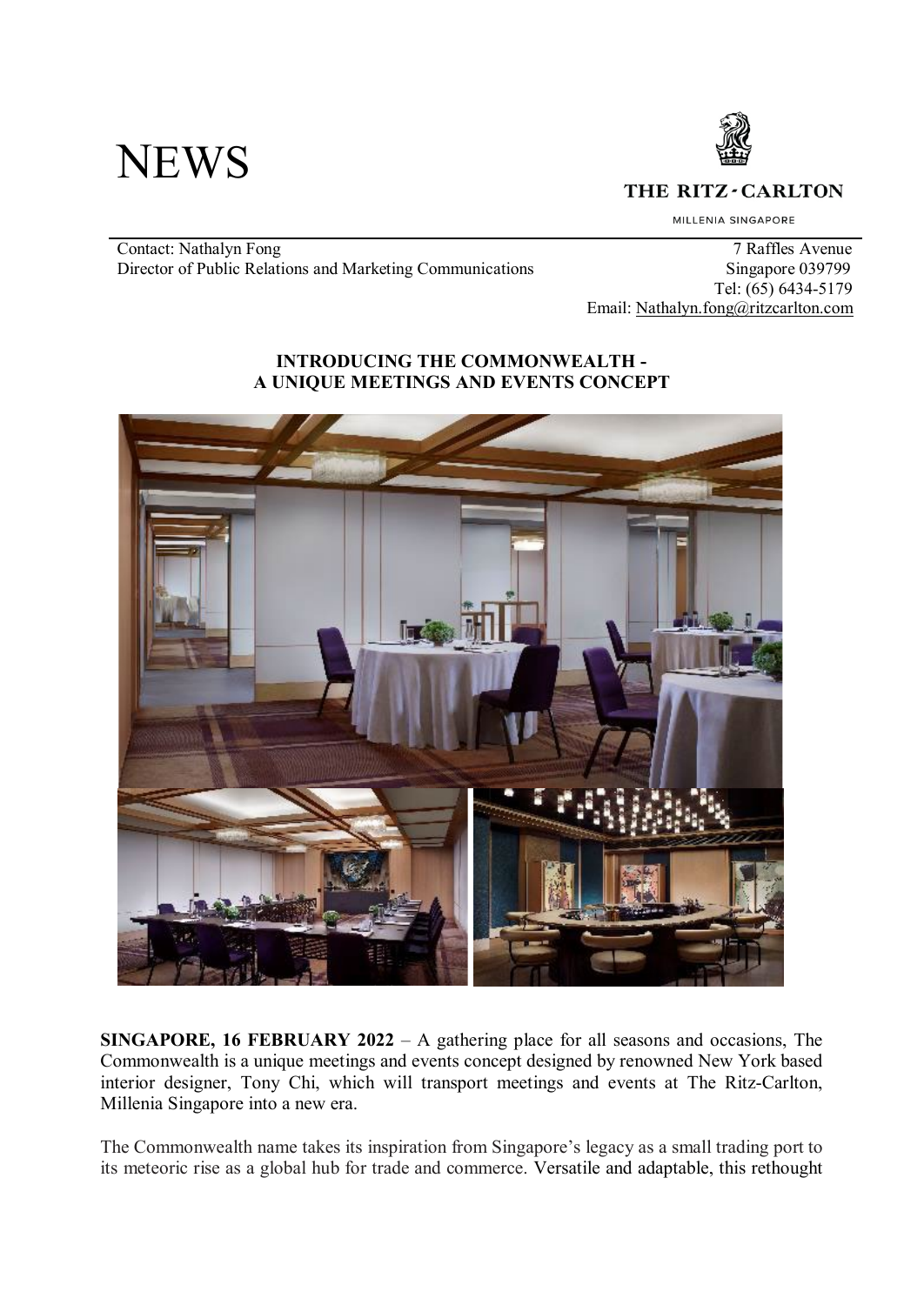space on level two of the hotel boasts eight brand new meeting venues which instil a sense of community - making it the ideal forum for the exchange of ideas, a place for social get-togethers or refined celebrations.

Overlooking the Stella Atrium, The Gallery provides a captivating welcome to The Commonwealth. Equipped with two hospitality desks, the area is designed to function as a space for private registration. The 75-inch LED screen in The Gallery enables the convenience of displaying company branding, videos and information relevant to the event.

#### **The North, South and Central Pavilions & Courtyards**

Outfitted in Japanese Tamo wood with bespoke trellised ceilings and custom wall panelling, The North, South and Central Pavilions each feature two private pantries that can offer meals and refreshments in a self-contained meeting and dining environment.

At 137 square metres, The North Pavilion is the largest venue and it boasts a 126-inch LED video wall, and a wall-mounted projector with a 110-inch motorised projection screen. It can accommodate up to 100 persons for a banquet and up to 140 persons for a lecture.

The Central Pavilion (72 square metres) and South Pavilion (77 square metres) are each equipped with a 110-inch LED video wall. The modern event technology in all rooms can be discreetly concealed or revealed as needed.

Intimate granite-floor Courtyards separating each Pavilion may be used as pre-function or registration areas, or for breaks, and can be accessed directly through subtle opening door panels from the Pavilions, creating the ultimate combination of enclosed or semi-open plans.

The spatial planning across the three Pavilions and Courtyards takes a modernist approach in geometry and symmetry; their complete alignment offers the versatility of combining all three into one larger venue, or for each to function as separate spaces for smaller events.

# **Read, Cavenagh and Anderson**

Three smaller individually crafted rooms are named after the heritage bridges of Singapore and the men who helped build this island nation. Anderson is equipped with a 98-inch LED TV, while both Read and Cavenagh are furnished with 85-inch LED TV. All three rooms feature a private pantry, bespoke lighting and discreet event technology.

# **The Hall & Show Kitchens**

Dining options are elevated with sophistication and ease at The Hall, which encompasses a dramatic show kitchen, food stations and a bar in various adaptable formats. Sliding Tamo wood screens subtly hide this space, partially or fully, when not in use.

# **The Boardroom and The Bar**

A private cocoon suited for high-level meetings, The Boardroom is well appointed with an 85 inch LED TV, a wallpaper of verdure scenery, and an acrylic tortoise-shell boardroom table complete with plush leather arm chairs. A secret hideaway, the adjoining Bar is a whimsical retreat replete with illustrated woodwork, providing an exclusive evening enclave for the power brokers and socialites of today.